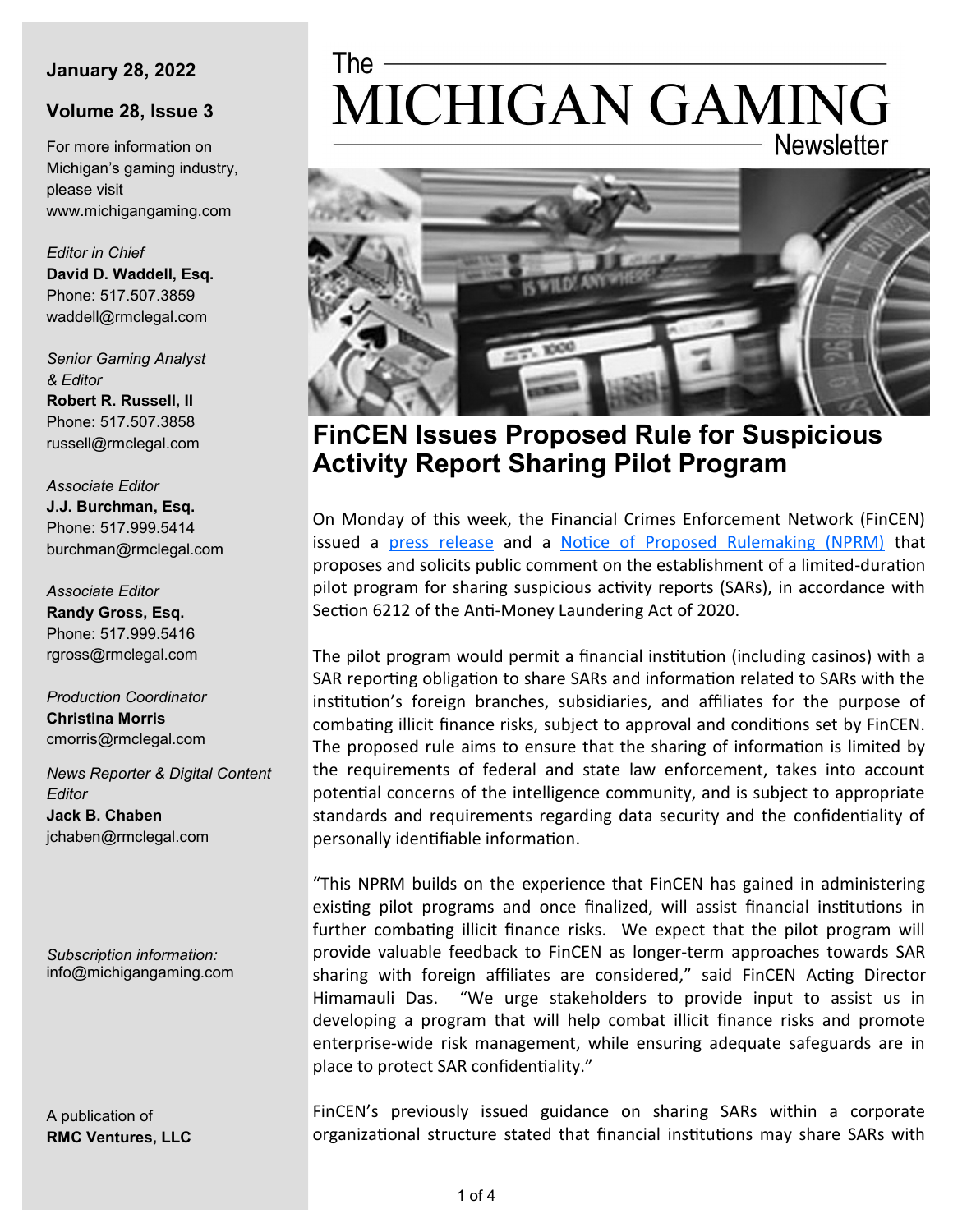foreign head offices, controlling companies (whether domestic or foreign), and domestic affiliates. If finalized, the proposed rule would establish a limited-duration pilot program to allow SAR sharing with foreign affiliates, which would also provide FinCEN with valuable feedback about the value of such SAR sharing for participating financial institutions and for FinCEN and law enforcement.

The proposed rule seeks public comment on questions related to the establishment of a SAR sharing pilot program, such as expected costs and benefits, technical challenges, the merits of quarterly reporting, and how to protect SAR confidentiality. Comments can be made by following the link below:

Pilot Program on Sharing of Suspicious Activity [Reports and Related Information](https://www.federalregister.gov/documents/2022/01/25/2022-01331/pilot-program-on-sharing-of-suspicious-activity-reports-and-related-information-with-foreign)

## **Gun Lake Casino President Sal Semola Named Newsmaker of the Year**

At its first in-person awards ceremony since early 2020, the [Grand Rapids Business Journal](https://grbj.com/news/human-resources/business-journal-names-2021-newsmakers-of-the-year/) named Salvatore (Sal) Semola, President of Gun Lake Casino, the publication's 2021 Arts/Entertainment Newsmaker of the Year.

In an interview with *The Michigan Gaming Newsletter* Sal Semola stated " "I am honored to accept this award on behalf of Gun Lake Casino and the Gun Lake Tribe. The efforts expended by all of our team members and the support of the tribe are the ones who have truly made this possible."

The award recognizes the substantial accomplishments of Gun Lake Casino throughout 2021. In addition to completing the casino's \$100 million expansion, including new and enhanced entertainment and dining options, Gun Lake became the name-in-title sponsor for Grand Rapids' 20 Monroe Live, renaming the contemporary concert hall GLC Live at 20 Monroe.

## **Caesars Windsor Reopening with Safety Protocols on Monday**

Caesars Windsor announced that it will reopen on Monday, January 31st, at 50 percent capacity. According to its website, Caesars Windsor is requiring guests to comply with the below safety guidelines to enter the casino:

- Any customer wishing to enter the casino must first provide proof of identification and proof of being fully vaccinated with a COVID-19 vaccination approved by Health Canada.
- Enhanced vaccine certificate with QR code for Ontario residents will be required to be provided by customers. Digital or printed QR codes will be accepted. Enhanced certificates with QR codes can be downloaded by visiting https://covid-19.ontario.ca/book-vaccine/.
- Physician notes for medical exemptions from COVID-19 vaccinations for Ontario residents will no longer be accepted. An enhanced COVID-19 vaccine certificate with QR code will need to be provided if a customer has an eligible medical exemption.
- Customers refusing to provide the required proof of vaccination status or proof of medical exemption status at the point of entry to the casino, will not be permitted access to the casino.
- Customers are required to wear face coverings at all times except when eating and/ or drinking.
- Customers will be educated prior to their arrival on these health and safety guidelines and on what to expect at the property during their visit.
- Before permitting entry, or as requested by employees, customers will be required to attest to a health assessment and may be asked to briefly lower face coverings for age and identification purposes in compliance with Ontario gaming regulations.
- Incident response protocols have been developed to reduce the chance the infection will spread. In the event that there is a potential case of COVID-19 on property, these protocols will be activated to provide the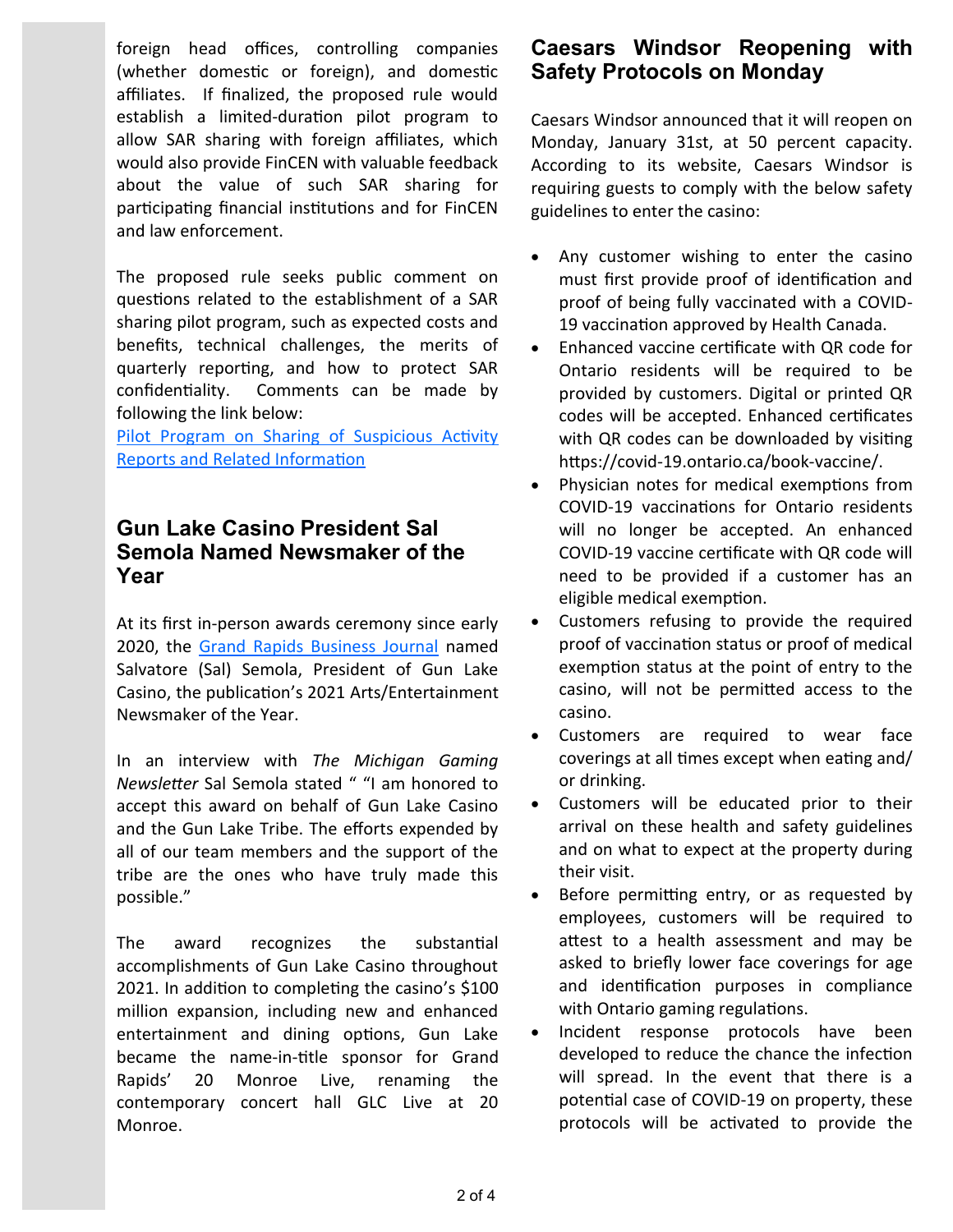customer with access to medical treatment, thoroughly disinfect exposed areas and provide any required notifications to those who have come in close contact with the customer. Security staff is trained to respond quickly in the event of an incident.

• Contact tracing information will be gathered and retained for at least thirty (30) days.

Additional information on the safety protocols, including information on steps being taken by employees and related to the facility can be found at the following link. [https://www.caesars.com/](https://www.caesars.com/caesars-windsor/hotel/health-and-safety) caesars-[windsor/hotel/health](https://www.caesars.com/caesars-windsor/hotel/health-and-safety)-and-safety

#### **Pokagon Band and Its Four Winds Casinos Contribute \$860,000 to the City of South Bend and Local Non-Profits**

The Pokagon Band of Potawatomi and its Four Winds Casinos are pleased to announce that they presented checks totaling \$860,000 to South Bend Mayor James Mueller and representatives from several area non-profits today at a ceremony at Four Winds South Bend.

"The Pokagon Band is very pleased to be able to make these contributions to the City of South Bend, the Boys & Girls Clubs of St. Joseph County, YWCA of North Central Indiana, the Food Bank of Northern Indiana, Jobs for America's Graduates Indiana, Beacon Health Foundation, the Bowman Creek Project, South Bend Community School Corporation, and South Bend Venues, Parks & Arts for the renovation of Howard Park," said Rebecca Richards, Tribal Chairwoman of the Pokagon Band and CEO of the Pokagon Gaming Authority. "Not only is South Bend home to hundreds of our Pokagon Citizens, but also many of our employees that work at Four Winds South Bend. We are very proud to support the city, along with these important organizations that play a vital role to serve the residents of the community and help make South Bend a better place to live."

government relationship with the Pokagon Band of Potawatomi and their generous contributions to the City of South Bend, which help fund a variety of city services and community development initiatives," said Mayor James Mueller.

The Pokagon Band voluntarily entered into an agreement with South Bend to make annual payments from revenue from its Class II gaming devices at its Four Winds South Bend casino. The annual payments are in lieu of property tax payments and provide funding for city services and funding for community development initiatives related to the Band's trust lands in South Bend. One percent of the Class II revenues is paid directly to the city and another one percent is paid to the South Bend Redevelopment Commission to contribute to the improvement of educational opportunities and to address poverty and unemployment in the city. The agreement between South Bend and the Pokagon Band is similar to those in three additional communities where the Pokagon Band's Four Winds Casinos operate.

In addition to the annual payments to the City of South Bend, the Pokagon Band also proposed to fund a variety of community development projects and causes. Organizations receiving a portion of today's revenue share are:

- The Boys & Girls Clubs of St. Joseph County received \$20,000.
- The YWCA of North Central Indiana received \$25,000.
- The Food Bank of Northern Indiana received \$20,000.
- Jobs for America's Graduates Indiana received \$50,000.
- Beacon Health Foundation received \$100,000.
- The Bowman Creek Project received \$100,000.
- The South Bend Community School Corporation received \$100,0000.
- South Bend Venues, Parks & Arts received \$445,000.

"We are grateful for our government-to-